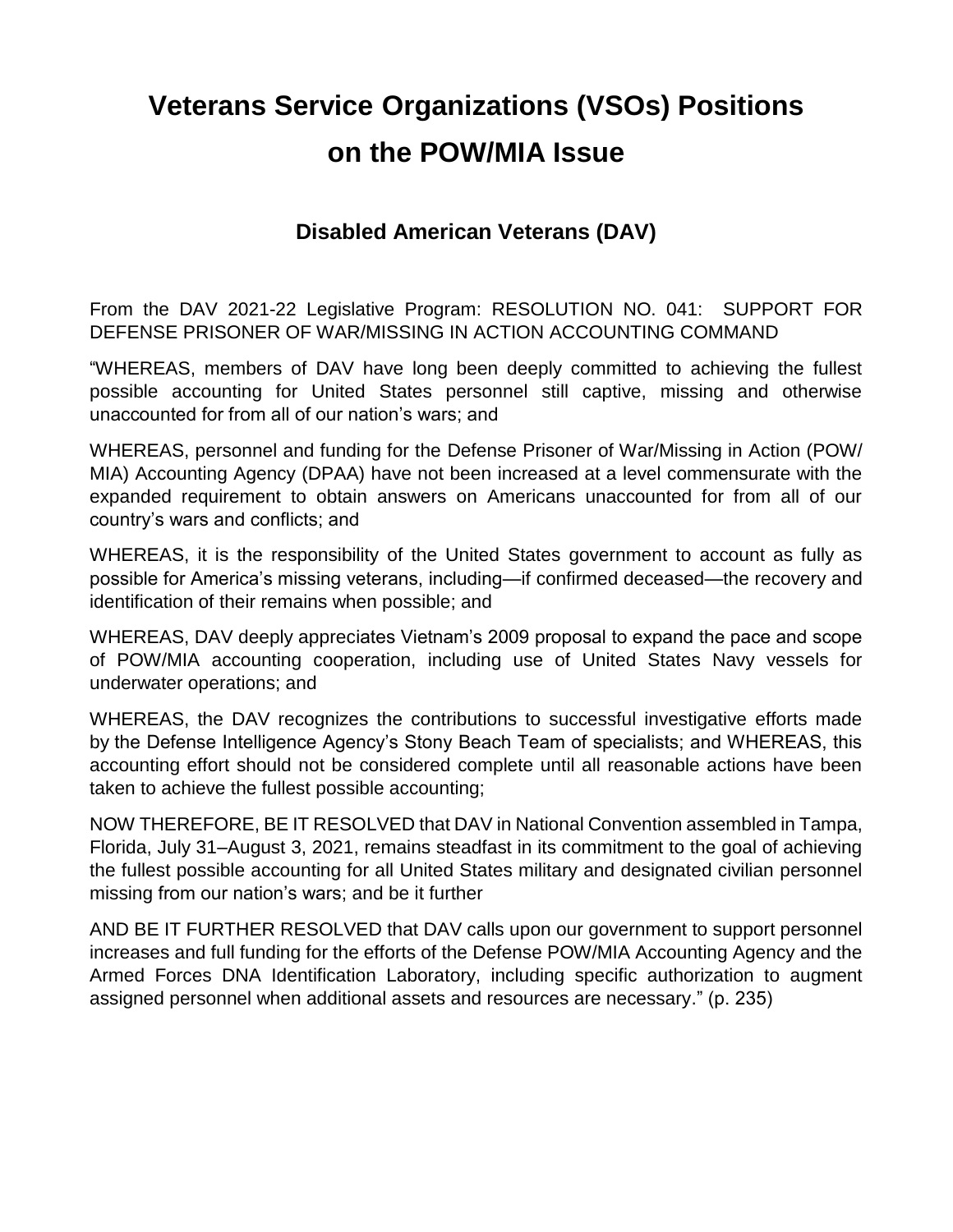# **Veterans of Foreign Wars (VFW)**

From the VFW 2022 Priority Goals:

"To fully support service members, and protect our nation's citizens and interests around the world, Congress and DOD must:

- Expand partnerships with host nations and private/public organizations to achieve the fullest possible accounting of U.S. military personnel missing from all wars.
- Preserve the all-volunteer force.
- Ensure DPAA is fully funded to perform its personnel recovery mission."

[\(https://www.vfw.org/advocacy/national-legislative-service\)](about:blank)

#### **Jewish War Veterans of the USA**

From the Jewish War Veterans of the USA's 2021 Legislative Priorities: "For many years JWV has consistently sought the return of all POW's, the fullest possible accounting for the missing, and repatriation of all recoverable remains. At every National Executive meeting, JWV displays the POW/MIA flag in front of the dais to show our continued support. JWV asks the Congress to provide the necessary personnel and funding to continue to make every effort to bring closure to the families of the missing…The Jewish War Veterans of the United States of America urges Congress to provide adequate funding to support the greatest possible accounting of missing service members and the repatriation of all recoverable remains. JWV remains a strong advocate for the return of all those missing in action and prisoners of war. It's important that as many families as possible have closure." (p. 4)

#### **Vietnam Veterans of America (VVA)**

From the VVA 2021 Testimony before Joint Session of House and Senate Veterans Affairs Committees:

"THE FULLEST POSSIBLE ACCOUNTING of America's POW/MIAs has long been our solemn priority. VVA continues to press for answers regarding those Americans still listed as killed in action, body not recovered, in the Southeast Asia theatre of operations. We must insist that Congress fund the Defense POW/MIA Accounting Agency (DPAA) with what is required to investigate potential crash and burial sites, and to recover and identify remains. This is our 27th year of our Veterans Initiative Program. We continue to assist our former enemy in locating their unrecovered loved ones by providing fate-clarifying information such as maps of mass burial sites, ID cards, photos, and more. As we continue to work veteran-to veteran with our former enemy, we have strengthened the trust between American and Vietnamese veterans and have encouraged the continued cooperation by Vietnamese authorities with DOD search teams." (p. 2)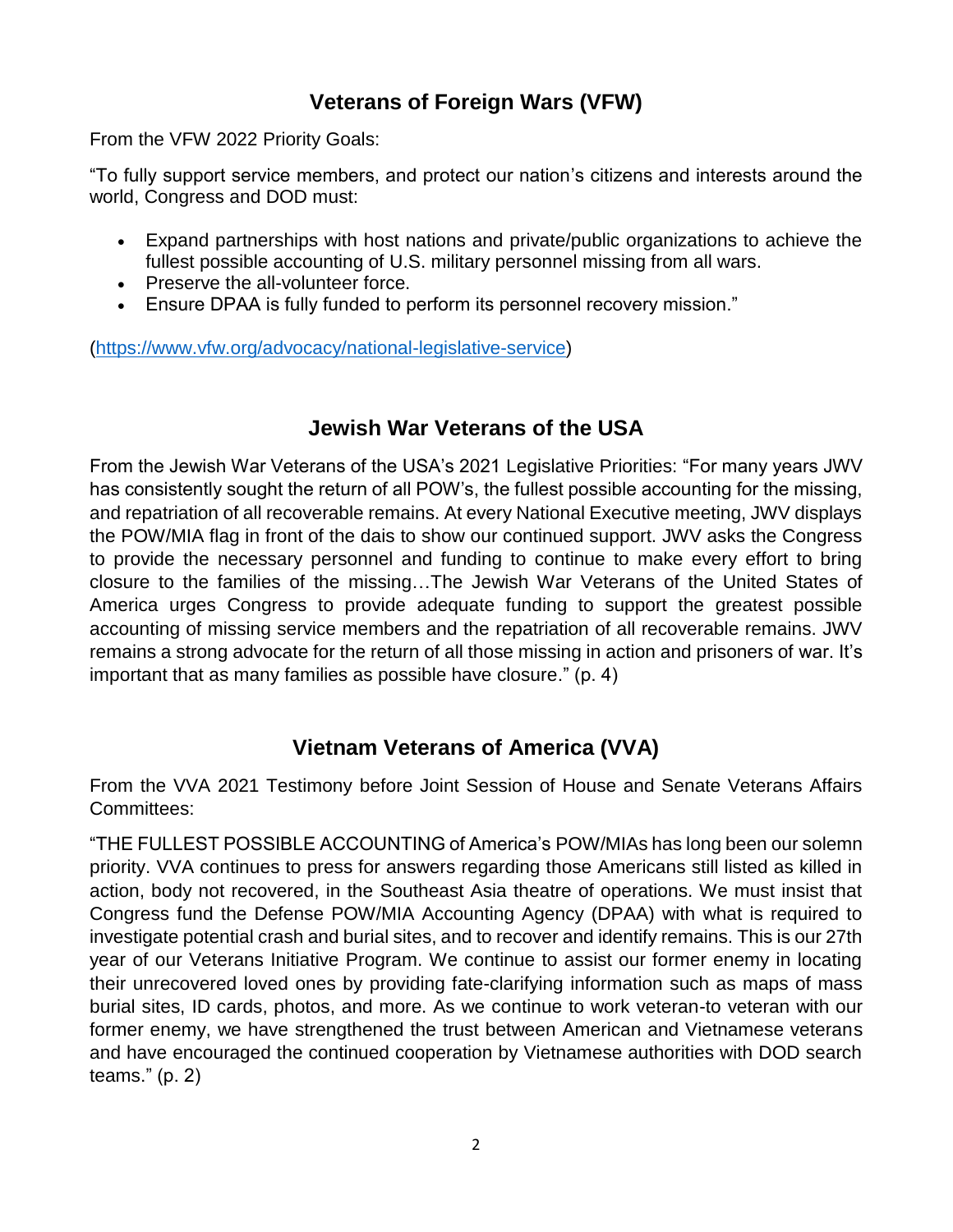### **American Veterans (AMVETS)**

From AMVETS 2018-19 Legislative Agenda: RESOLUTION 19-12, SUPPORT FOR DEFENSE POW/MIA ACCOUNTING AGENCY (DPAA)

"WHEREAS, the Defense POW/Missing in Action (DPAA) provides policy oversight for the continuing mission to recover captured, missing or isolated men and women placed in harm's way while serving their country; and WHEREAS, the efforts to recover fallen and missing service members from past and present conflicts serve the common interest of all Americans; and

WHEREAS, AMVETS remains fully committed to pursuing the critical issue of POWs and MIAs to our fullest capabilities until every single man or woman lost in battle is accounted for, including the crew of the U.S.S. Intrepid; and

WHEREAS, AMVETS will stand behind our service men and women and tirelessly work to account for those who have not returned; now therefore be it

RESOLVED, that AMVETS petition Congress to provide adequate DPAA funding to ensure the release or rescue of our missing or captured men and women in uniform; and be it further RESOLVED, that AMVETS continues to work with DPAA to ensure full accounting and recovery of the missing from all conflicts and military operations worldwide." (p. 34)

## **The American Legion**

From the 99th National Convention of The American Legion in August, 2017, Resolution No. 22: POW/MIA Policies

WHEREAS, American service members and civilians remain missing or otherwise unaccounted for from America's past wars and conflicts, and reports indicate that cases of Americans last known alive, information regarding their fates is still illusive; and

WHEREAS, The families of POW/MIAs suffer untold uncertainty due to the lack of information about and accounting for their missing loved one, often in spite of heroic efforts by U.S. specialists; and

WHEREAS, The National Defense Authorization Act (NDAA) of 2010 called upon the secretary of defense to provide funds, personnel, and resources to significantly increase the capability and capacity of the Department of Defense (DOD) to account for missing persons so that, beginning with fiscal year 2015, at least 200 missing persons are accounted for annually under the program; and

WHEREAS, Improvements in foreign government cooperation have helped identify locations of incident sites that may enable remains of U.S. personnel to be recovered and identified by the U.S. Government; and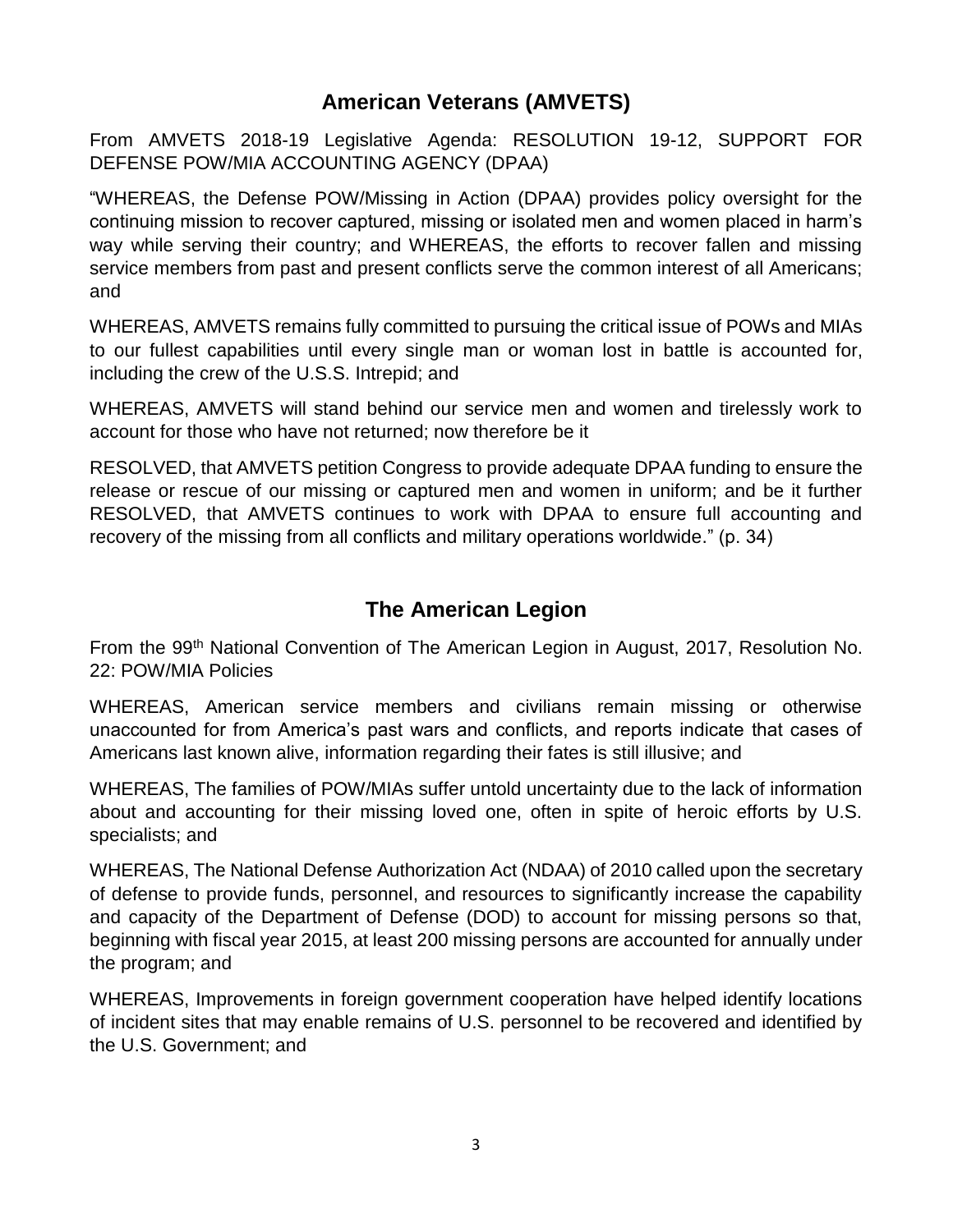WHEREAS, Promising advances in scientific DNA capabilities and other identification techniques involving radiographic comparison and facial superimposition have dramatically increased the U.S. Government's ability to identify remains of unaccounted for servicemen and civilians for whom identification had not earlier been possible; and

WHEREAS, Each member of the DOD POW/MIA accounting community plays a vital role in the mission to account for missing and unaccounted for U.S. servicemen and civilians from our nation's past wars and conflicts; and

WHEREAS, The secretary of defense recently directed "complete reorganization" of the DOD POW/MIA accounting community, a consolidation encouraging to family members and veterans, though close scrutiny for viability will continue to be required; and

WHEREAS, The Defense POW/MIA Accounting Agency was formed as a result of the defense secretary's directive for "complete reorganization" and is responsible for policy control and operational implementation to achieve the fullest possible accounting for missing U.S. personnel; and

WHEREAS, The POW/MIA accounting effort should continue to be a matter of highest national priority until all reasonable actions have been taken to achieve the fullest possible accounting for all U.S. personnel; and

WHEREAS, The American Legion fully supports and advocates for the fullest possible accounting of missing Americans, in every country, on every continent; and 2 WHEREAS, The American Legion believes U.S. Government POW/MIA operations, though currently still inadequate, are achieving substantial progress; now, therefore, be it

RESOLVED, By The American Legion in National Convention assembled in Reno, Nevada, August 22, 23, 24, 2017, That The American Legion remains steadfast in our commitment to the goal of achieving the fullest possible accounting for all U.S. military personnel and designated civilian personnel missing and unaccounted for from our nation's past conflicts and current and present wars; and, be it further

RESOLVED, That The American Legion urges the president and members of Congress to speak out on every occasion on the need to expedite the return of U.S. personnel still missing and unaccounted for, regardless of location or era of loss; and, be it further

RESOLVED, That The American Legion urges the president and Congress to support legislation and policies that will sustain use of all necessary resources to achieve the fullest possible accounting of missing American service members and designated civilians regardless of location or era of loss; and, be it further

RESOLVED, That The American Legion calls upon Congress to provide full funding for the Defense POW/MIA Accounting Agency to meet requirements for personnel and operations to achieve accounting goals and to ensure these funds not be redirected by the Department of Defense for any other purpose; and, be it further